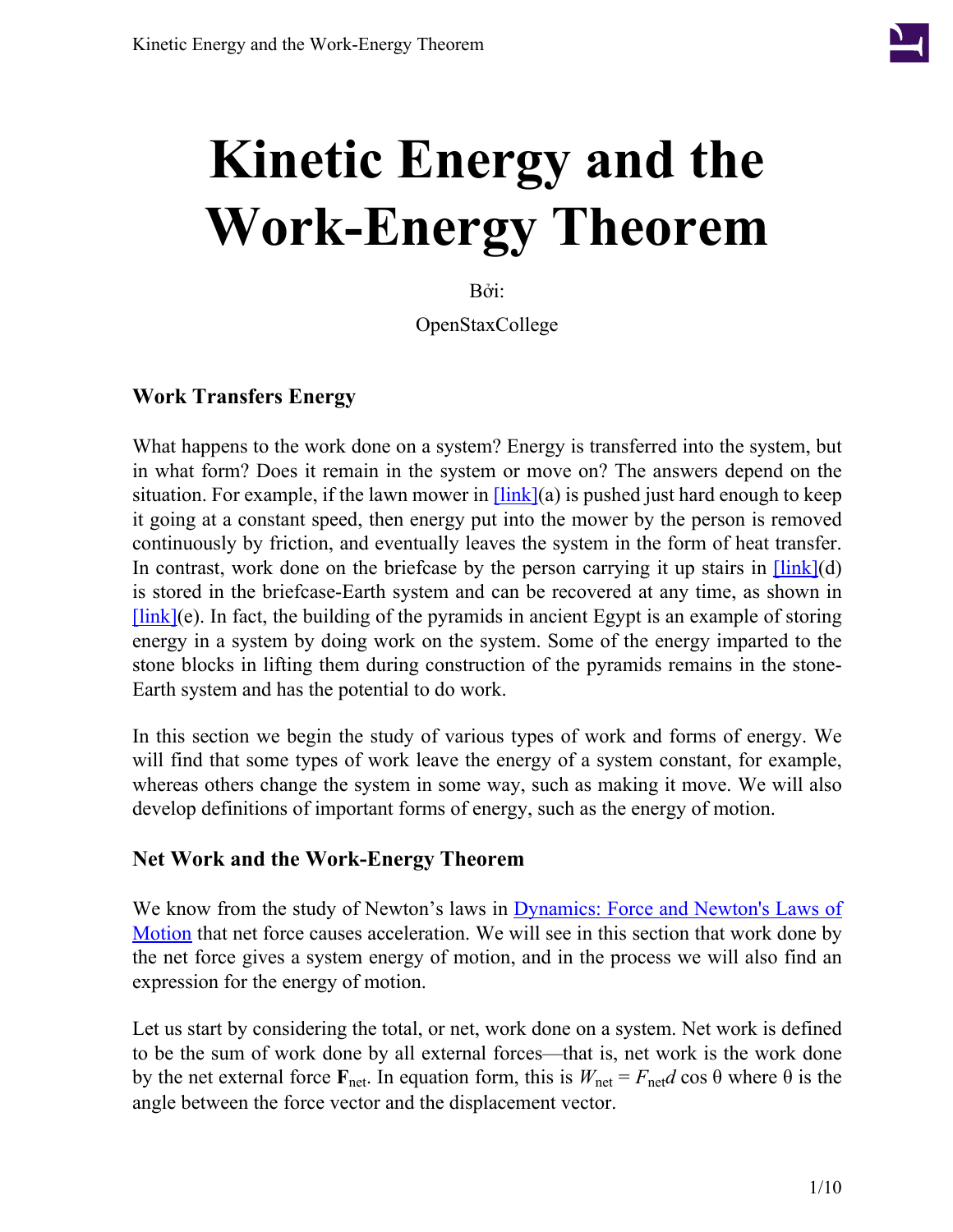Kinetic Energy and the Work-Energy Theorem

<span id="page-1-0"></span> $[\text{link}](a)$  shows a graph of force versus displacement for the component of the force in the direction of the displacement—that is, an  $F \cos \theta$  vs. *d* graph. In this case,  $F \cos \theta$ is constant. You can see that the area under the graph is  $Fd \cos \theta$ , or the work done.  $[\text{link}](b)$  shows a more general process where the force varies. The area under the curve is divided into strips, each having an average force  $(F \cos \theta)_{i(\text{ave})}$ . The work done is  $(F \cos \theta)_{i(\text{ave})} d_i$  for each strip, and the total work done is the sum of the  $W_i$ . Thus the total work done is the total area under the curve, a useful property to which we shall refer later.



*(a) A graph of F cos θ vs. d, when F cos θ is constant. The area under the curve represents the work done by the force. (b) A graph of F cos θ vs. d in which the force varies. The work done for each interval is the area of each strip; thus, the total area under the curve equals the total work done.*

<span id="page-1-1"></span>Net work will be simpler to examine if we consider a one-dimensional situation where a force is used to accelerate an object in a direction parallel to its initial velocity. Such a situation occurs for the package on the roller belt conveyor system shown in [\[link\].](#page-1-1)



*A package on a roller belt is pushed horizontally through a distance .*

**d**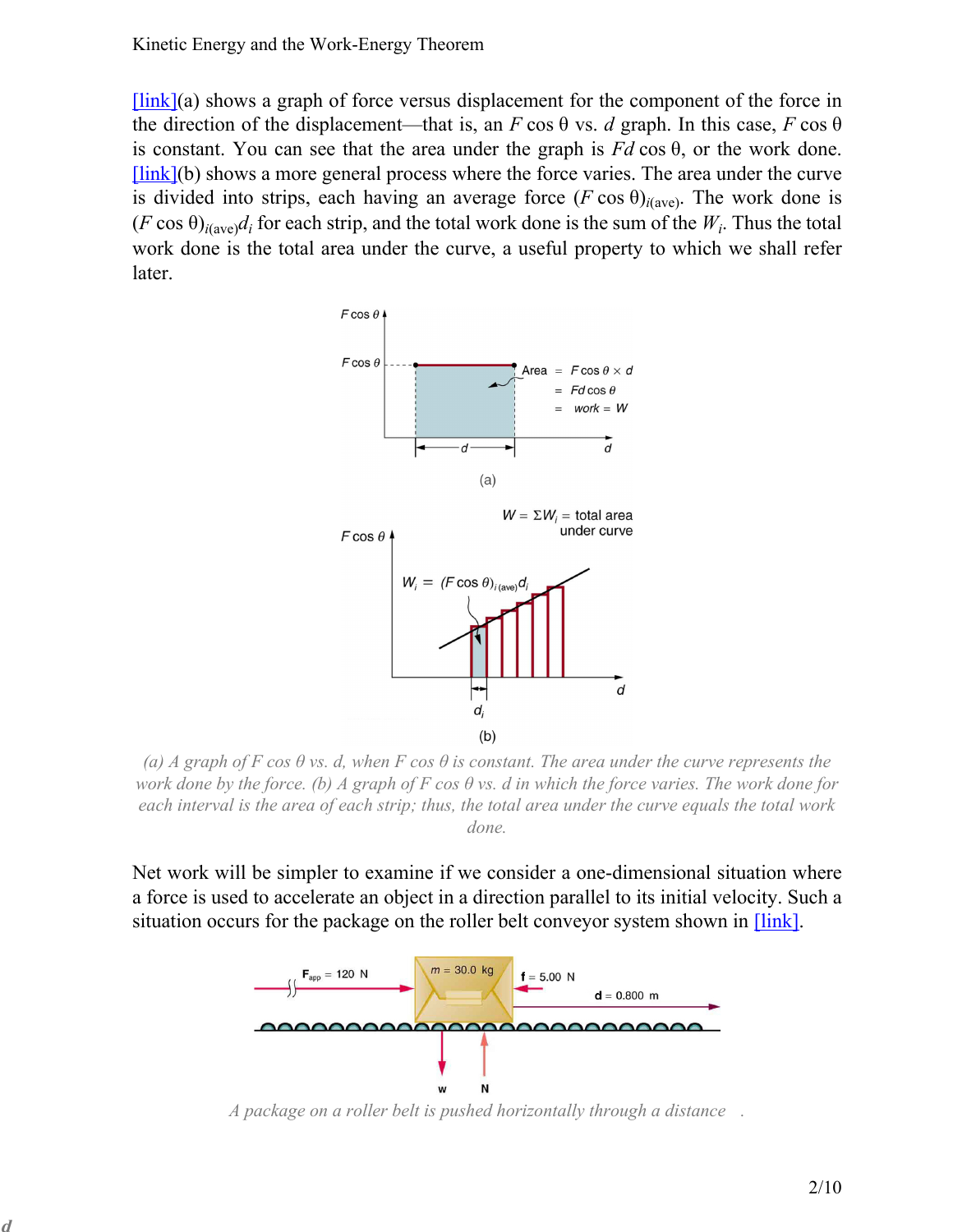The force of gravity and the normal force acting on the package are perpendicular to the displacement and do no work. Moreover, they are also equal in magnitude and opposite in direction so they cancel in calculating the net force. The net force arises solely from the horizontal applied force  $\mathbf{F}_{app}$  and the horizontal friction force **f**. Thus, as expected, the net force is parallel to the displacement, so that  $\theta = 0^{\circ}$  and cos  $\theta = 1$ , and the net work is given by

$$
W_{\text{net}} = F_{\text{net}}d.
$$

The effect of the net force  $\mathbf{F}_{\text{net}}$  is to accelerate the package from  $v_0$  to *v*. The kinetic energy of the package increases, indicating that the net work done on the system is positive. (See [\[link\]](#page-3-0).) By using Newton's second law, and doing some algebra, we can reach an interesting conclusion. Substituting  $F_{\text{net}} = ma$  from Newton's second law gives

 $W_{\text{net}} = mad.$ 

To get a relationship between net work and the speed given to a system by the net force acting on it, we take  $d = x - x_0$  and use the equation studied in Motion [Equations](/m42099) for Constant [Acceleration](/m42099) in One Dimension for the change in speed over a distance *d* if the acceleration has the constant value *a*; namely,  $v^2 = v_0^2 + 2ad$  (note that *a* appears in the expression for the net work). Solving for acceleration gives  $a = \frac{v^2 - v_0^2}{2d}$  $\frac{v_0}{2d}$ . When *a* is substituted into the preceding expression for  $W_{\text{net}}$ , we obtain

$$
W_{\text{net}} = m \left( \frac{v^2 - v_0^2}{2d} \right) d.
$$

The *d* cancels, and we rearrange this to obtain

$$
W_{\text{net}} = \frac{1}{2}mv^2 - \frac{1}{2}mv_0^2.
$$

This expression is called the work-energy theorem, and it actually applies *in general* (even for forces that vary in direction and magnitude), although we have derived it for the special case of a constant force parallel to the displacement. The theorem implies that the net work on a system equals the change in the quantity  $\frac{1}{2}mv^2$ . This quantity is our first example of a form of energy.

The Work-Energy Theorem

The net work on a system equals the change in the quantity  $\frac{1}{2}mv^2$ .

 $W_{\text{net}} = \frac{1}{2}mv^2 - \frac{1}{2}mv_0^2$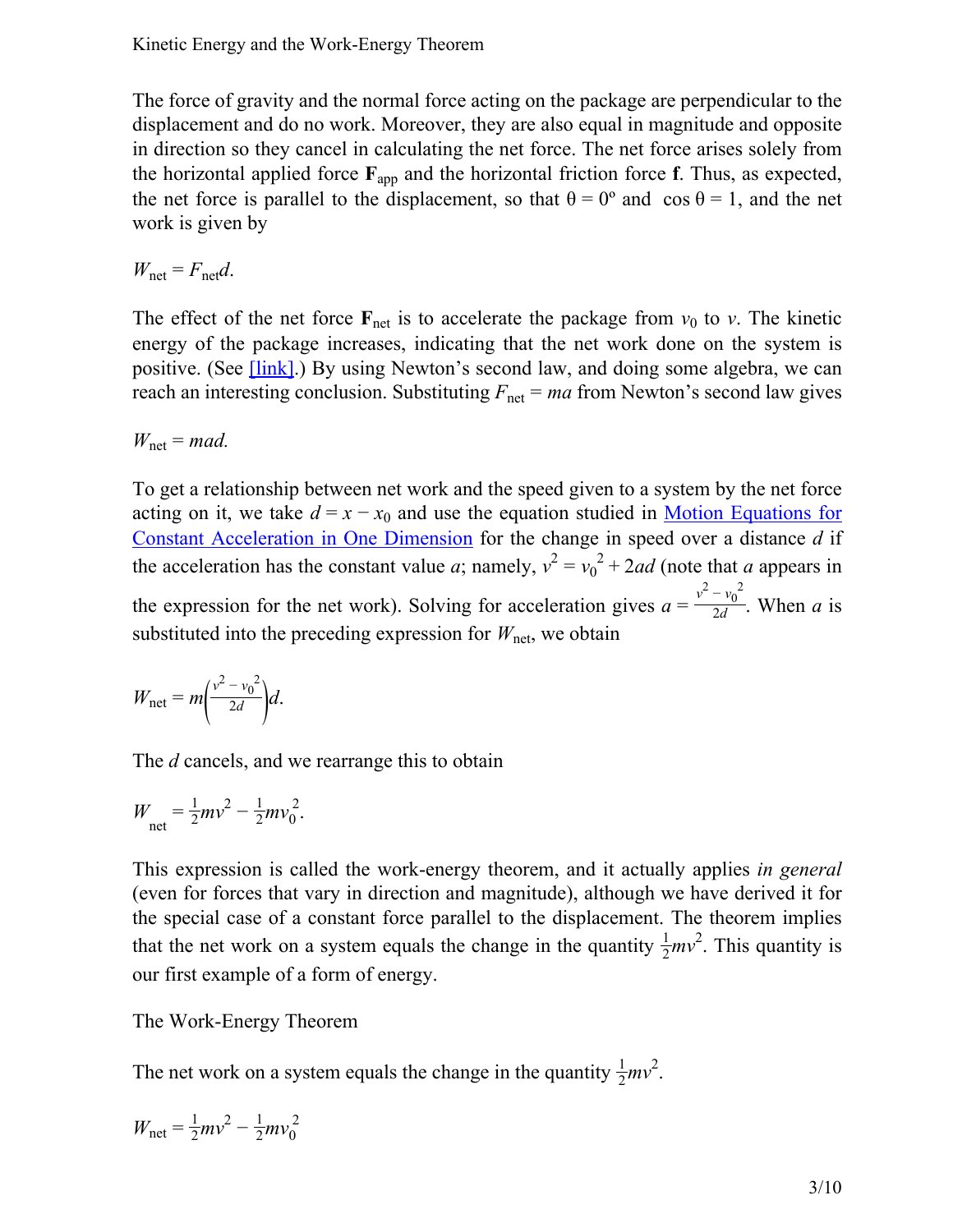The quantity  $\frac{1}{2}mv^2$  in the work-energy theorem is defined to be the translational kinetic energy (KE) of a mass *m* moving at a speed *v*. (*Translational* kinetic energy is distinct from *rotational* kinetic energy, which is considered later.) In equation form, the translational kinetic energy,

$$
KE = \frac{1}{2}mv^2,
$$

is the energy associated with translational motion. Kinetic energy is a form of energy associated with the motion of a particle, single body, or system of objects moving together.

We are aware that it takes energy to get an object, like a car or the package in [\[link\],](#page-1-1) up to speed, but it may be a bit surprising that kinetic energy is proportional to speed squared. This proportionality means, for example, that a car traveling at 100 km/h has four times the kinetic energy it has at 50 km/h, helping to explain why high-speed collisions are so devastating. We will now consider a series of examples to illustrate various aspects of work and energy.

<span id="page-3-0"></span>Calculating the Kinetic Energy of a Package

Suppose a 30.0-kg package on the roller belt conveyor system in  $[\text{link}]$  is moving at 0.500 m/s. What is its kinetic energy?

#### **Strategy**

Because the mass  $m$  and speed  $v$  are given, the kinetic energy can be calculated from its definition as given in the equation  $KE = \frac{1}{2}mv^2$ .

#### **Solution**

The kinetic energy is given by

$$
KE = \frac{1}{2}mv^2.
$$

Entering known values gives

 $KE = 0.5(30.0 \text{ kg})(0.500 \text{ m/s})^2$ ,

which yields

 $KE = 3.75$  kg · m<sup>2</sup>/s<sup>2</sup> = 3.75 J.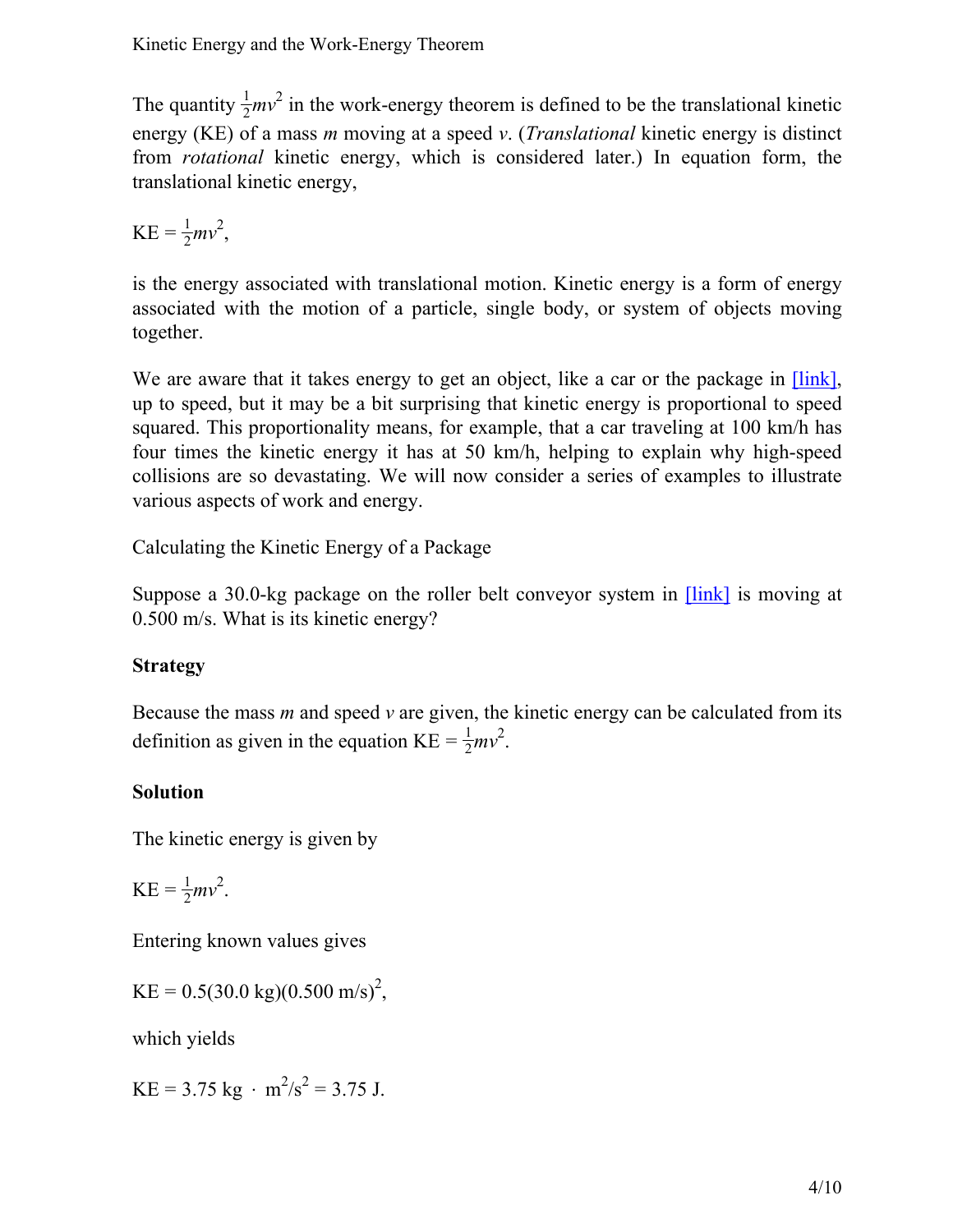#### **Discussion**

Note that the unit of kinetic energy is the joule, the same as the unit of work, as mentioned when work was first defined. It is also interesting that, although this is a fairly massive package, its kinetic energy is not large at this relatively low speed. This fact is consistent with the observation that people can move packages like this without exhausting themselves.

Determining the Work to Accelerate a Package

Suppose that you push on the 30.0-kg package in  $[link]$  with a constant force of 120 N through a distance of 0.800 m, and that the opposing friction force averages 5.00 N.

(a) Calculate the net work done on the package. (b) Solve the same problem as in part (a), this time by finding the work done by each force that contributes to the net force.

#### **Strategy and Concept for (a)**

This is a motion in one dimension problem, because the downward force (from the weight of the package) and the normal force have equal magnitude and opposite direction, so that they cancel in calculating the net force, while the applied force, friction, and the displacement are all horizontal. (See  $\overline{\text{link}}$ ) As expected, the net work is the net force times distance.

#### **Solution for (a)**

The net force is the push force minus friction, or  $F_{\text{net}}$  = 120 N – 5.00 N = 115 N. Thus the net work is

$$
W_{\text{net}}
$$
 =  $F_{\text{net}}d = (115 \text{ N})(0.800 \text{ m})$   
= 92.0 N · m = 92.0 J.

#### **Discussion for (a)**

This value is the net work done on the package. The person actually does more work than this, because friction opposes the motion. Friction does negative work and removes some of the energy the person expends and converts it to thermal energy. The net work equals the sum of the work done by each individual force.

#### **Strategy and Concept for (b)**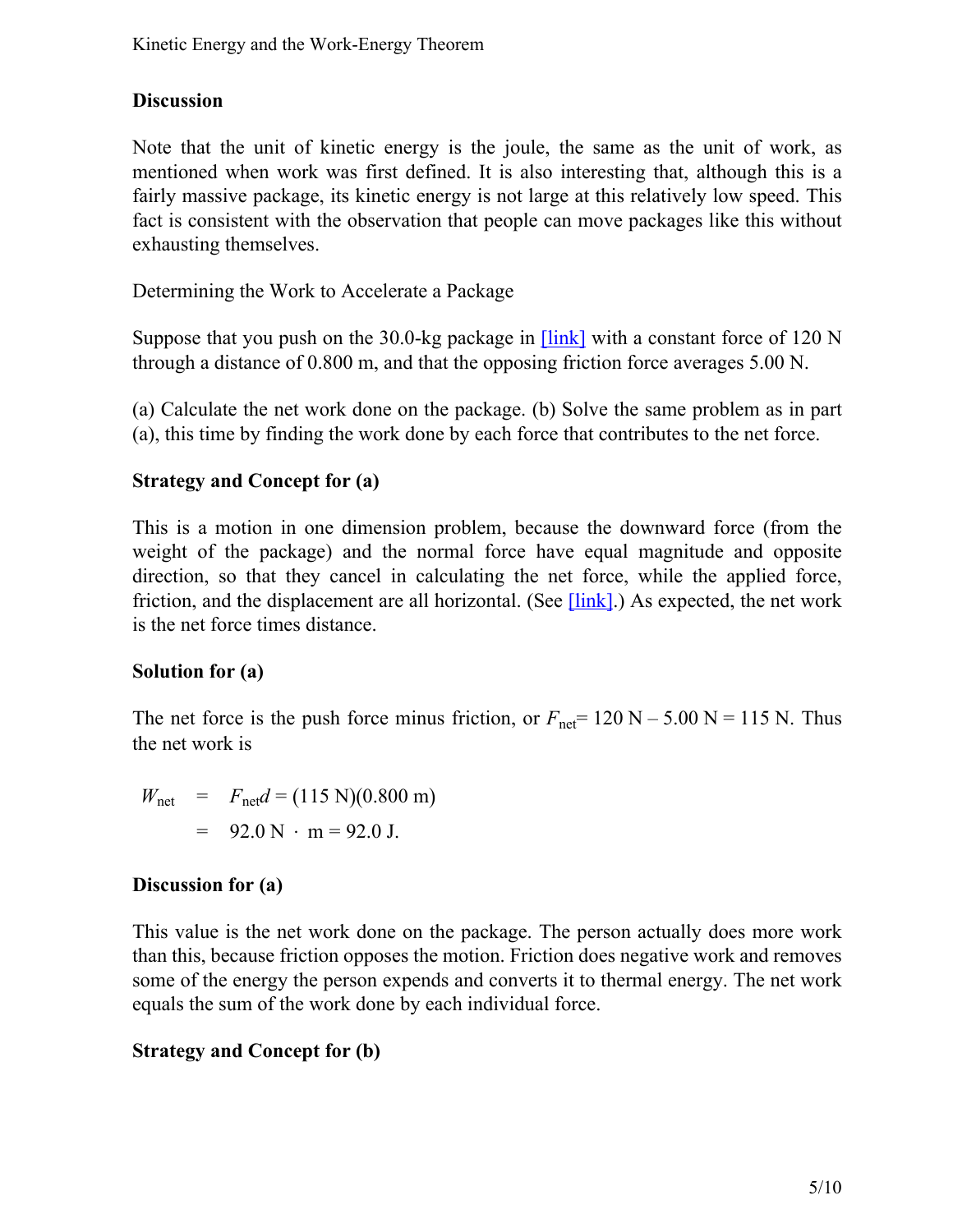The forces acting on the package are gravity, the normal force, the force of friction, and the applied force. The normal force and force of gravity are each perpendicular to the displacement, and therefore do no work.

#### **Solution for (b)**

The applied force does work.

$$
W_{\text{app}} = F_{\text{app}}d\cos(0^{\circ}) = F_{\text{app}}d
$$
  
= (120 N)(0.800 m)  
= 96.0 J

The friction force and displacement are in opposite directions, so that  $\theta = 180^{\circ}$ , and the work done by friction is

$$
W_{\text{fr}} = F_{\text{fr}}d \cos(180^\circ) = -F_{\text{fr}}d
$$
  
= -(5.00 N)(0.800 m)  
= -4.00 J.

So the amounts of work done by gravity, by the normal force, by the applied force, and by friction are, respectively,

$$
W_{\text{gr}} = 0,
$$
  
\n
$$
W_{\text{N}} = 0,
$$
  
\n
$$
W_{\text{app}} = 96.0 \text{ J},
$$
  
\n
$$
W_{\text{fr}} = -4.00 \text{ J}.
$$

The total work done as the sum of the work done by each force is then seen to be

$$
W_{\text{total}} = W_{\text{gr}} + W_{\text{N}} + W_{\text{app}} + W_{\text{fr}} = 92.0 \text{ J}.
$$

#### **Discussion for (b)**

The calculated total work  $W_{total}$  as the sum of the work by each force agrees, as expected, with the work  $W_{\text{net}}$  done by the net force. The work done by a collection of forces acting on an object can be calculated by either approach.

<span id="page-5-0"></span>Determining Speed from Work and Energy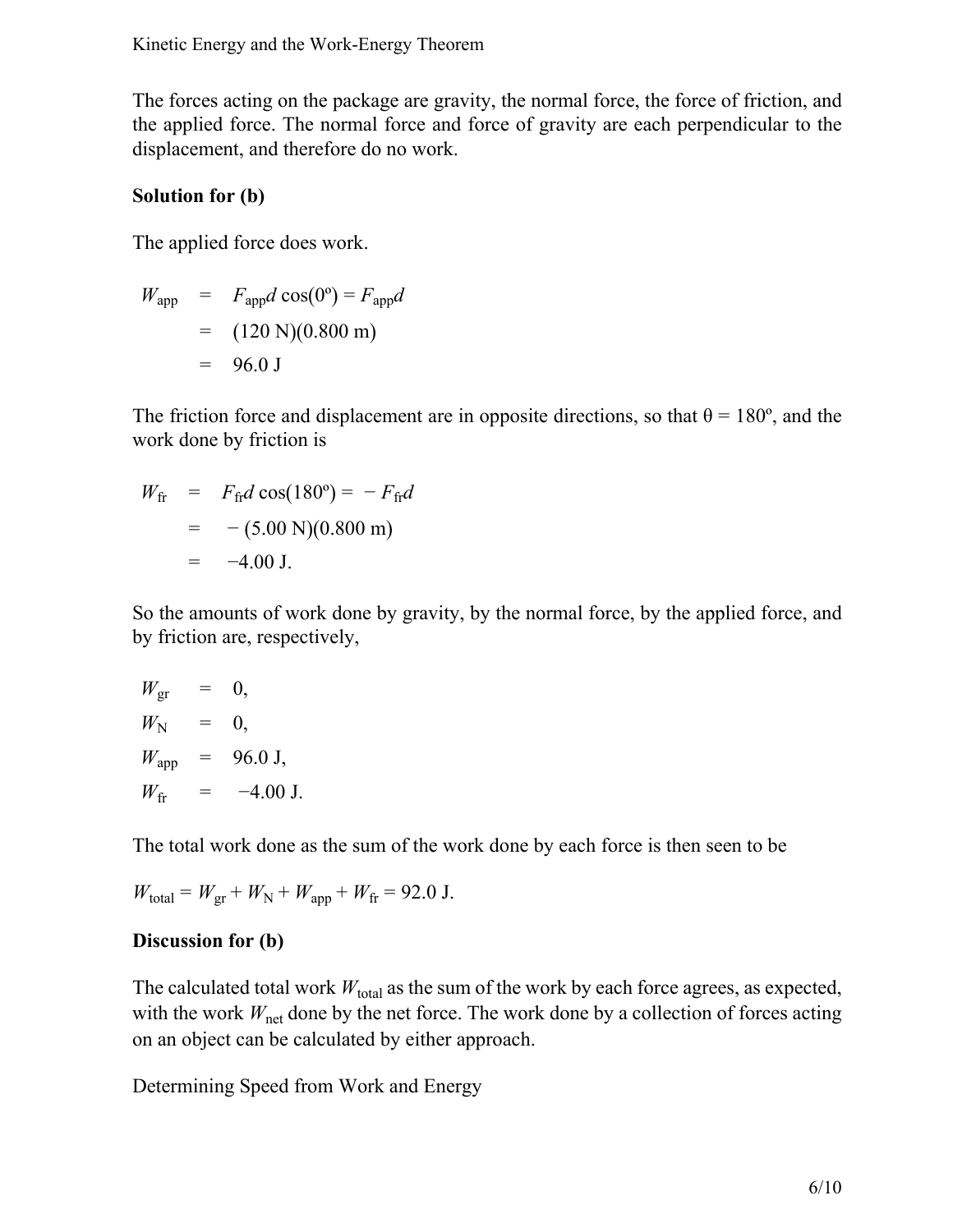Find the speed of the package in **[\[link\]](#page-1-1)** at the end of the push, using work and energy concepts.

#### **Strategy**

Here the work-energy theorem can be used, because we have just calculated the net work,  $W_{\text{net}}$ , and the initial kinetic energy,  $\frac{1}{2}mv_0^2$ . These calculations allow us to find the final kinetic energy,  $\frac{1}{2}mv^2$ , and thus the final speed *v*.

#### **Solution**

The work-energy theorem in equation form is

$$
W_{\text{net}} = \frac{1}{2}mv^2 - \frac{1}{2}mv_0^2.
$$

Solving for  $\frac{1}{2}mv^2$  gives

$$
\frac{1}{2}mv^2 = W_{\text{net}} + \frac{1}{2}mv_0^2.
$$

Thus,

$$
\frac{1}{2}mv^2 = 92.0 \text{ J} + 3.75 \text{ J} = 95.75 \text{ J}.
$$

Solving for the final speed as requested and entering known values gives

$$
v = \sqrt{\frac{2(95.75 \text{ J})}{m}} = \sqrt{\frac{191.5 \text{ kg} \cdot \text{m}^2/\text{s}^2}{30.0 \text{ kg}}}
$$
  
= 2.53 m/s.

#### **Discussion**

Using work and energy, we not only arrive at an answer, we see that the final kinetic energy is the sum of the initial kinetic energy and the net work done on the package. This means that the work indeed adds to the energy of the package.

Work and Energy Can Reveal Distance, Too

How far does the package in  $[\text{link}]$  coast after the push, assuming friction remains constant? Use work and energy considerations.

#### **Strategy**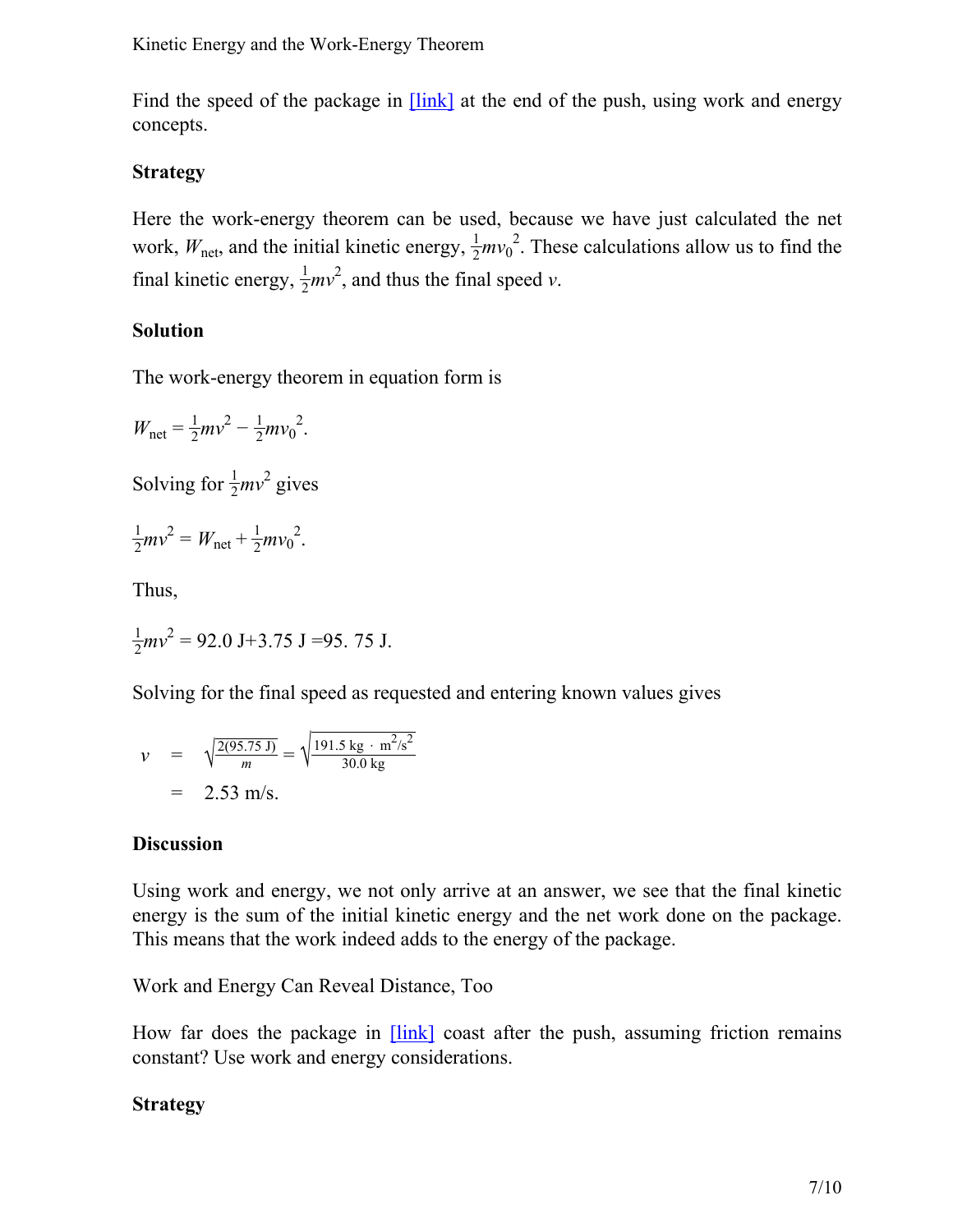We know that once the person stops pushing, friction will bring the package to rest. In terms of energy, friction does negative work until it has removed all of the package's kinetic energy. The work done by friction is the force of friction times the distance traveled times the cosine of the angle between the friction force and displacement; hence, this gives us a way of finding the distance traveled after the person stops pushing.

#### **Solution**

The normal force and force of gravity cancel in calculating the net force. The horizontal friction force is then the net force, and it acts opposite to the displacement, so  $\theta = 180^{\circ}$ . To reduce the kinetic energy of the package to zero, the work  $W_{\text{fr}}$  by friction must be minus the kinetic energy that the package started with plus what the package accumulated due to the pushing. Thus  $W_{\text{fr}} = -95.75 \text{ J}$ . Furthermore,  $W_{\text{fr}} = fd'$  cos  $\theta = -fd'$ , where *d*' is the distance it takes to stop. Thus,

$$
d' = -\frac{W_{\text{fr}}}{f} = -\frac{-95.75 \text{ J}}{5.00 \text{ N}},
$$

and so

 $d' = 19.2$  m.

#### **Discussion**

This is a reasonable distance for a package to coast on a relatively friction-free conveyor system. Note that the work done by friction is negative (the force is in the opposite direction of motion), so it removes the kinetic energy.

Some of the examples in this section can be solved without considering energy, but at the expense of missing out on gaining insights about what work and energy are doing in this situation. On the whole, solutions involving energy are generally shorter and easier than those using kinematics and dynamics alone.

#### **Section Summary**

- The net work  $W_{\text{net}}$  is the work done by the net force acting on an object.
- Work done on an object transfers energy to the object.
- The translational kinetic energy of an object of mass *m* moving at speed *v* is  $KE = \frac{1}{2}mv^2$ .
- The work-energy theorem states that the net work  $W_{\text{net}}$  on a system changes its kinetic energy,  $W_{\text{net}} = \frac{1}{2}mv^2 - \frac{1}{2}mv_0^2$ .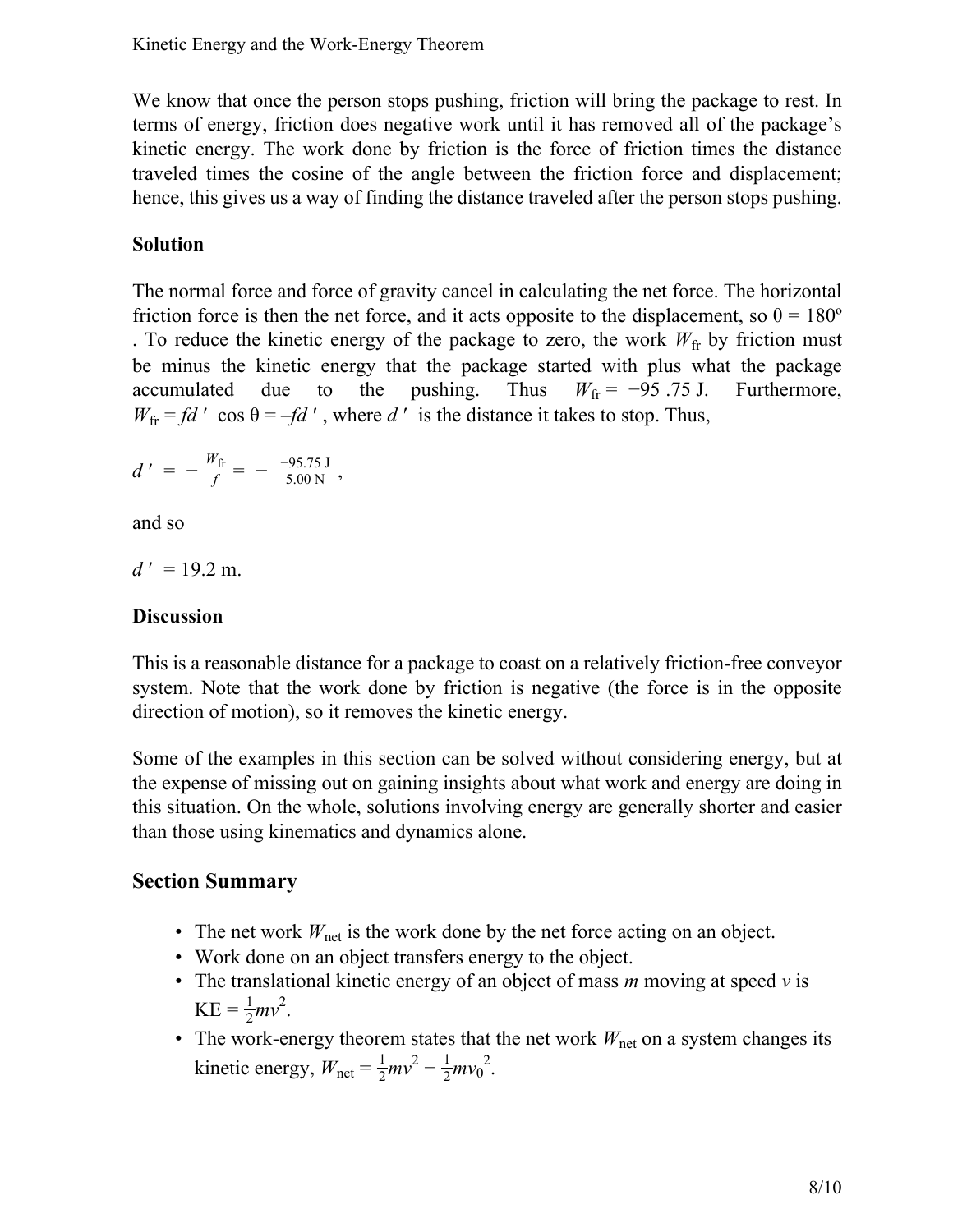# **Conceptual Questions**

<span id="page-8-0"></span>The person in **[\[link\]](#page-8-0)** does work on the lawn mower. Under what conditions would the mower gain energy? Under what conditions would it lose energy?



Work done on a system puts energy into it. Work done by a system removes energy from it. Give an example for each statement.

When solving for speed in  $[\text{link}]$ , we kept only the positive root. Why?

### **Problems & Exercises**

Compare the kinetic energy of a 20,000-kg truck moving at 110 km/h with that of an 80.0-kg astronaut in orbit moving at 27,500 km/h.

1 / 250

(a) How fast must a 3000-kg elephant move to have the same kinetic energy as a 65.0-kg sprinter running at 10.0 m/s? (b) Discuss how the larger energies needed for the movement of larger animals would relate to metabolic rates.

Confirm the value given for the kinetic energy of an aircraft carrier in **[link]**. You will need to look up the definition of a nautical mile  $(1 \text{ knot} = 1 \text{ nautical mile/h}).$ 

 $1.1 \times 10^{10}$  J

(a) Calculate the force needed to bring a 950-kg car to rest from a speed of 90.0 km/ h in a distance of 120 m (a fairly typical distance for a non-panic stop). (b) Suppose instead the car hits a concrete abutment at full speed and is brought to a stop in 2.00 m. Calculate the force exerted on the car and compare it with the force found in part (a).

A car's bumper is designed to withstand a 4.0-km/h (1.1-m/s) collision with an immovable object without damage to the body of the car. The bumper cushions the shock by absorbing the force over a distance. Calculate the magnitude of the average